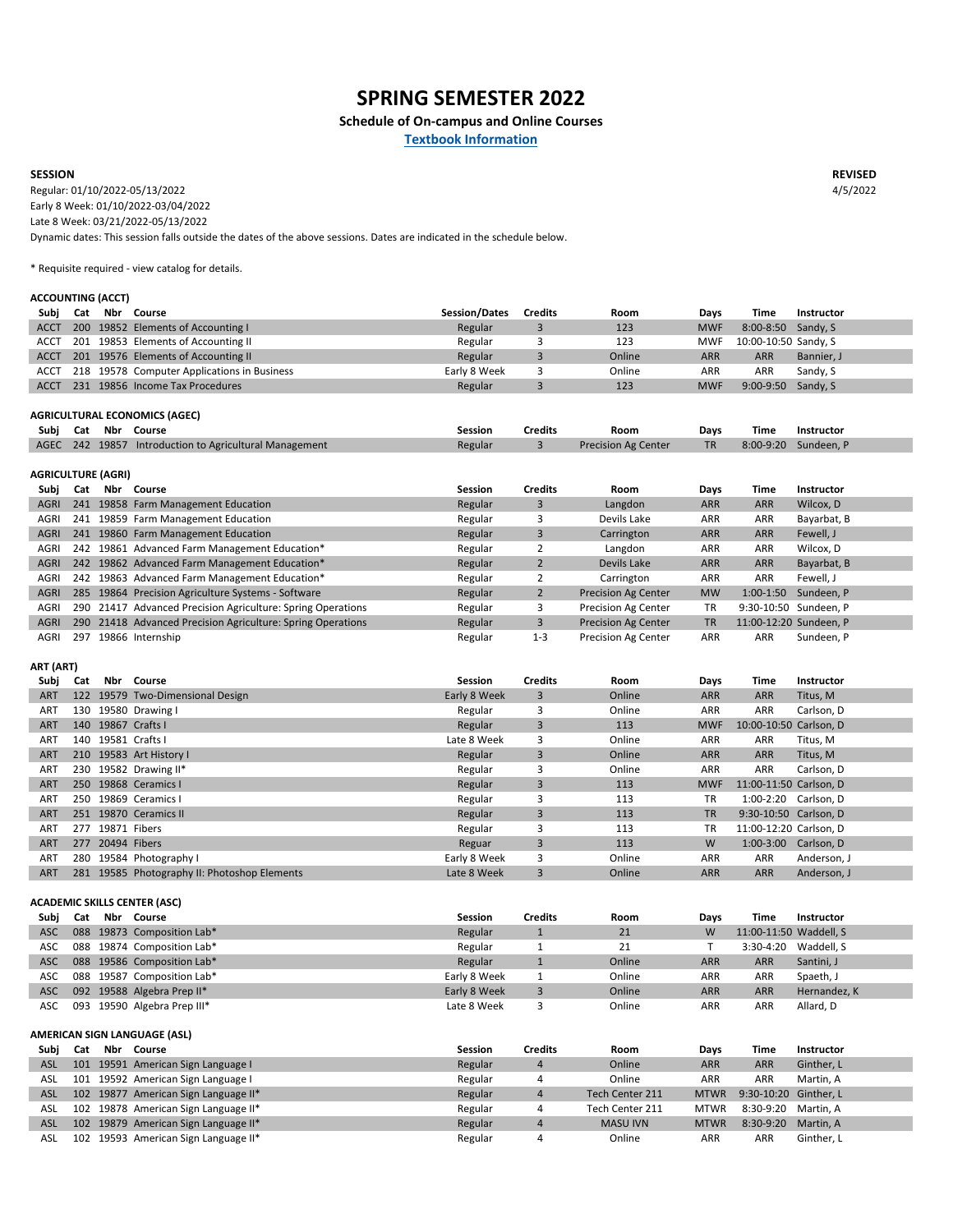| <b>ASL</b>  | <b>102</b> | 20896 American Sign Language II*                         | Regular        | $\sqrt{4}$     | Online                     | <b>ARR</b>   | <b>ARR</b>  | Ginther, L        |
|-------------|------------|----------------------------------------------------------|----------------|----------------|----------------------------|--------------|-------------|-------------------|
| ASL         |            | 170 19594 Specialized Vocabulary II*                     | Regular        | $\overline{2}$ | Online                     | <b>ARR</b>   | <b>ARR</b>  | Ginther, L        |
| <b>ASL</b>  | 202        | 19595 American Sign Language IV*                         | Regular        | $\mathbf{3}$   | Online                     | <b>ARR</b>   | <b>ARR</b>  | Ginther, L        |
| <b>ASL</b>  | 250        | 19596 Survey of Deaf Culture                             | Regular        | 3              | Online                     | <b>ARR</b>   | ARR         | Ginther, L        |
|             |            |                                                          |                |                |                            |              |             |                   |
|             |            | AGRICULTURAL SYSTEMS MANAGEMENT (ASM)                    |                |                |                            |              |             |                   |
| Subj        | Cat        | Nbr Course                                               | <b>Session</b> | <b>Credits</b> | <b>Room</b>                | <b>Days</b>  | <b>Time</b> | <b>Instructor</b> |
| <b>ASM</b>  | 220        | 19882 Computer Applications in Agricultural Systems Mgmt | Regular        | $\overline{2}$ | <b>Precision Ag Center</b> | <b>MW</b>    | 8:00-8:50   | Sundeen, P        |
|             |            |                                                          |                |                |                            |              |             |                   |
|             |            | <b>AUTOMOTIVE TECHNOLOGY (AUTO)</b>                      |                |                |                            |              |             |                   |
| Subj        | Cat        | Nbr Course                                               | <b>Session</b> | <b>Credits</b> | <b>Room</b>                | Days         | <b>Time</b> | <b>Instructor</b> |
| <b>AUTO</b> | 111        | 19883 Auto Engine Fundamentals                           | Regular        | 6              | Tech Center 212            | <b>MTWRF</b> | <b>ARR</b>  | Olson, R          |
| <b>AUTO</b> | 112        | 19884 Auto Engine Overhaul                               | Regular        | 6              | Tech Center 212            | <b>MTWRF</b> | <b>ARR</b>  | Olson, R          |
| <b>AUTO</b> | 148        | 19885 Suspension & Steering                              | Regular        | $\overline{4}$ | Tech Center 212            | <b>MTWRF</b> | <b>ARR</b>  | Olson, R          |
| <b>AUTO</b> | 158        | 19886 Brakes                                             | Regular        | 4              | Tech Center 212            | <b>MTWRF</b> | <b>ARR</b>  | Olson, R          |
| <b>AUTO</b> | 162        | 19887 Electrical Systems*                                | Regular        | 6              | Tech Center 214            | <b>MTWRF</b> | <b>ARR</b>  | McAllister, R     |
| <b>AUTO</b> | 181        | 19888 Fuel Systems                                       | Regular        | 3              | Tech Center 214            | <b>MTWRF</b> | <b>ARR</b>  | McAllister, R     |
| <b>AUTO</b> | 182        | 19889 Computer Controls*                                 | Regular        | $\overline{3}$ | Tech Center 212            | <b>MTWRF</b> | <b>ARR</b>  | Olson, R          |
| <b>AUTO</b> | 208        | 19890 Hybrid and Light Duty Diesel Systems               | Regular        | 4              | Tech Center 214            | <b>MTWRF</b> | <b>ARR</b>  | McAllister, R     |
| <b>AUTO</b> | 221        | 19891 Auto Transmissions Fundamental                     | Regular        | 4              | Tech Center 214            | <b>MTWRF</b> | <b>ARR</b>  | McAllister, R     |
| <b>AUTO</b> | 222        | 19892 Auto Transmission Diagnosis and Repair             | Regular        | 4              | Tech Center 214            | <b>MTWRF</b> | <b>ARR</b>  | McAllister, R     |
| <b>AUTO</b> | 238        | 19893 Manual Drivelines                                  | Regular        | 6              | Tech Center 214            | <b>MTWRF</b> | <b>ARR</b>  | McAllister, R     |
| <b>AUTO</b> | 278        | 19894 Heating & Air Conditioning                         | Regular        | 3              | Tech Center 214            | <b>MTWRF</b> | <b>ARR</b>  | McAllister, R     |
| <b>AUTO</b> | 288        | 19895 Engine Performance II                              | Regular        | 6              | Tech Center 212            | <b>MTWRF</b> | <b>ARR</b>  | Olson, R          |
| AUTO        |            | 299 19896 SpTp: Individualized Study                     | Regular        | $1 - 7$        | Tech Center 212            | <b>MTWRF</b> | <b>ARR</b>  | Olson, R          |

| Subj Cat             |  | Nbr Course                              | <b>Session</b> | <b>Credits</b> | Room   | <b>Days</b> | Time                 | Instructor             |
|----------------------|--|-----------------------------------------|----------------|----------------|--------|-------------|----------------------|------------------------|
|                      |  | BADM 202 19899 Principles of Management | Regular        | 3              | 122    | <b>MWF</b>  | 9:00-9:50 Brown, C   |                        |
|                      |  | BADM 210 19900 Advertising I            | Regular        |                | 122    | <b>MWF</b>  | 10:00-10:50 Brown, C |                        |
| BADM 240 21703 Sales |  |                                         | Late 8 Week    |                | Online | <b>ARR</b>  | <b>ARR</b>           | Brown, C               |
|                      |  | BADM 241 19601 Sales Management         | Early 8 Week   |                | Online | ARR.        | <b>ARR</b>           | Brown, C               |
|                      |  | BADM 241 19901 Sales Management         | Regular        | 3              | 122    | <b>TR</b>   | 11:00-12:20 Brown, C |                        |
|                      |  | BADM 260 19902 Principles of Retailing  | Regular        |                | 122    | <b>TR</b>   | 9:30-10:50 Brown, C  |                        |
|                      |  | BADM 260 19603 Principles of Retailing  | Late 8 Week    |                | Online | <b>ARR</b>  | <b>ARR</b>           | Brown, C               |
|                      |  | BADM 291 19903 Career Seminar           | Early 8 Week   |                | 122    | <b>MTWR</b> |                      | 2:00-2:50 VanThuyne, L |
|                      |  | BADM 295 19904 Collegiate DECA          | Regular        |                | 122    |             | 12:20-1:10 Brown, C  |                        |

| Subj        | Cat | Nbr Course                                     | <b>Session</b> | <b>Credits</b>          | Room        | <b>Days</b>  | <b>Time</b>           | Instructor        |
|-------------|-----|------------------------------------------------|----------------|-------------------------|-------------|--------------|-----------------------|-------------------|
| <b>BIOL</b> |     | 111 19906 Concepts of Biology                  | Regular        | 4                       | 101         | <b>MWF</b>   | $1:00-1:50$           | Prince, S         |
|             |     | Lab                                            |                |                         | 102         | T.           | 8:00-10:50            |                   |
| <b>BIOL</b> |     | 124 19604 Environmental Science                | Regular        | 4                       | Online      | <b>ARR</b>   | <b>ARR</b>            | Prince, S         |
| <b>BIOL</b> |     | 124 19907 Environmental Science                | Regular        | 4                       | 101         | <b>MWF</b>   | $2:00-2:50$           | Prince, S         |
|             |     | Lab                                            |                |                         | 102         | $\mathsf{T}$ | $1:00-4:00$           |                   |
| <b>BIOL</b> |     | 130 19908 Introduction to Biological Chemistry | Regular        | 4                       | 101         | <b>MWF</b>   | 11:00-11:50 Prince, S |                   |
|             |     | Lab                                            |                |                         | 102         | R            | 8:00-10:50            |                   |
| <b>BIOL</b> |     | 150 19605 General Biology I                    | Regular        | $\overline{4}$          | Online      | <b>ARR</b>   | <b>ARR</b>            | Green, J          |
| <b>BIOL</b> |     | 151 19909 General Biology II*                  | Regular        | 4                       | 101         | <b>MWF</b>   | 10:00-10:50 Prince, S |                   |
|             |     | Lab                                            |                |                         | 102         | R            | 1:00-4:00             |                   |
| <b>BIOL</b> |     | 202 19910 Microbiology*                        | Regular        | $\overline{\mathbf{4}}$ | 108         | TW           | $2:00 - 3:30$         | Boehmer, K        |
|             |     |                                                |                |                         | 105         | <b>TW</b>    | 3:30-5:00             |                   |
| <b>BIOL</b> |     | 202 19606 Microbiology*                        | Regular        | 4                       | Online      | <b>ARR</b>   | ARR                   | Murphy, M         |
| <b>BIOL</b> |     | 220 19608 Anatomy and Physiology I             | Regular        | 4                       | Online      | <b>ARR</b>   | <b>ARR</b>            | Murphy, M         |
| <b>BIOL</b> |     | 220 19609 Anatomy and Physiology I             | Regular        | 4                       | Online      | <b>ARR</b>   | <b>ARR</b>            | Nnoli, C          |
| <b>BIOL</b> |     | 221 19911 Anatomy and Physiology II*           | Regular        | 4                       | 33          | <b>MWF</b>   | $1:00-1:50$           | Boehmer, K        |
|             |     | Lab                                            |                |                         | 105         | R.           | 8:00-11:00            |                   |
| <b>BIOL</b> |     | 221 19912 Anatomy and Physiology II*           | Regular        | 4                       | 33          | <b>MWF</b>   | $1:00-1:50$           | Boehmer, K        |
|             |     | Lab                                            |                |                         | 105         | R            | 1:00-4:00             |                   |
| <b>BIOL</b> |     | 221 19610 Anatomy and Physiology II*           | Regular        | $\overline{4}$          | Online      | <b>ARR</b>   | ARR                   | Murphy, M         |
| <b>BIOL</b> |     | 221 19611 Anatomy and Physiology II*           | Regular        | 4                       | Online      | <b>ARR</b>   | <b>ARR</b>            | Murphy, M         |
|             |     |                                                |                |                         |             |              |                       |                   |
|             |     | <b>BUSINESS AND OFFICE TECHNOLOGY (BOTE)</b>   |                |                         |             |              |                       |                   |
|             |     | Subj Cat Nbr Course                            | <b>Session</b> | <b>Credits</b>          | <b>Room</b> | Days         | Time                  | <b>Instructor</b> |
|             |     | BOTE 171 19612 Medical Terminology             | Early 8 Week   | $\mathbf{3}$            | Online      | <b>ARR</b>   | <b>ARR</b>            | Moreland, J       |
|             |     |                                                |                |                         |             |              |                       |                   |
|             |     | <b>BUSINESS AND OFFICE TECHNOLOGY (BOTE)</b>   |                |                         |             |              |                       |                   |
|             |     | Subj Cat Nbr Course                            | <b>Session</b> | <b>Credits</b>          | Room        | <b>Days</b>  | Time                  | <b>Instructor</b> |
|             |     | BUSN 170 19613 Entrepreneurship                | Regular        | $\overline{3}$          | Online      | <b>ARR</b>   | <b>ARR</b>            | Zielske, P        |
|             |     | BUSN 254 19614 Financial Statement Analysis    | Late 8 Week    | 3                       | Online      | <b>ARR</b>   | <b>ARR</b>            | Sandy, S          |

# **BUSINESS ADMINISTRATION (BADM)**

**BIOLOGY (BIOL)**

## **COMMUNICATION DISORDER (CD)**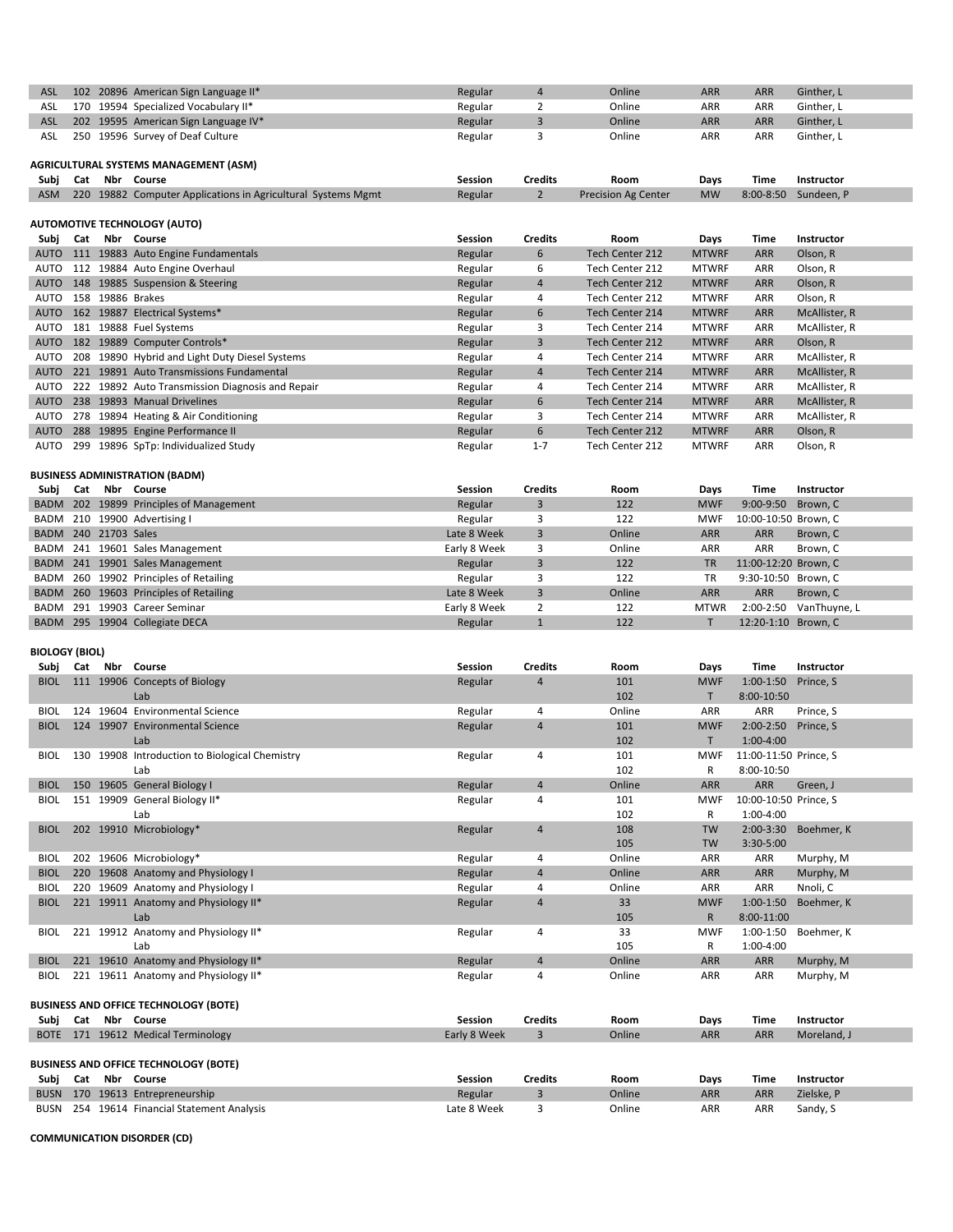| Subj        | Cat | Nbr Course                                      | <b>Session</b> | <b>Credits</b> | Room   | Days       | <b>Time</b>                 | <b>Instructor</b> |
|-------------|-----|-------------------------------------------------|----------------|----------------|--------|------------|-----------------------------|-------------------|
|             |     | CHEM 115 19651 Introductory Chemistry*          | Regular        | 4              | Online | <b>ARR</b> | <b>ARR</b>                  | Bannier, B        |
|             |     | CHEM 115 21097 Introductory Chemistry*          | Regular        | 4              | Online | <b>ARR</b> | <b>ARR</b>                  | Bannier, B        |
|             |     | CHEM 116 19652 Intro to Organic & Bio-Chemistry | Regular        | 4              | Online | <b>ARR</b> | <b>ARR</b>                  | Bannier, B        |
|             |     | CHEM 122 19913 General Chemistry II*            | Regular        |                | 108    |            | MTWR 11:00-11:50 Boehmer, K |                   |
|             |     | Lab                                             |                |                | 105    |            | 8:00-10:50                  |                   |
|             |     | CHEM 122 19654 General Chemistry II*            | Regular        |                | Online | <b>ARR</b> | <b>ARR</b>                  | Bannier, B        |
| <b>CHEM</b> |     | 260 19655 Elements of Biochemistry*             | Regular        | 4              | Online | ARR        | <b>ARR</b>                  | Bannier, B        |

| Subj       | Cat | Nbr | Course                                      | <b>Session</b> | <b>Credits</b> | Room       | Days       | Time                  | <b>Instructor</b>        |
|------------|-----|-----|---------------------------------------------|----------------|----------------|------------|------------|-----------------------|--------------------------|
| <b>CIS</b> | 129 |     | 19914 Microcomputer Hardware II*            | Regular        | 3              | 128        | <b>TR</b>  | $2:30-3:45$           | Schneider, H             |
| <b>CIS</b> | 129 |     | 19671 Microcomputer Hardware II*            | Regular        | 3              | Online     | <b>ARR</b> | ARR                   | Gunderson, J             |
| <b>CIS</b> |     |     | 141 19672 Introduction to Cyber Security    | Regular        | 3              | Online     | <b>ARR</b> | <b>ARR</b>            | Zettler, P               |
| <b>CIS</b> | 142 |     | 19915 Ethical Hacking and Network Defense   | Regular        | 3              | 128        | <b>MWF</b> |                       | 10:00-10:50 Schneider, H |
| <b>CIS</b> | 147 |     | 19916 Principles of Information Security    | Regular        | 3              | HyFlex 128 | <b>MWF</b> | 9:00-9:50 Nelson, T   |                          |
| <b>CIS</b> | 165 |     | 19673 Networking Fundamentals II*           | Regular        | 3              | Online     | <b>ARR</b> | ARR                   | Gunderson, J             |
| <b>CIS</b> |     |     | 181 19918 Creating Web Pages II             | Regular        | 3              | HyFlex 123 | <b>MWF</b> | 11:00-11:50 Nelson, T |                          |
| <b>CIS</b> | 220 |     | 19919 Operating Systems - Unix              | Early 8 week   | 3              | 128        | <b>TR</b>  | 8:00-9:20             | Schneider, H             |
| <b>CIS</b> |     |     | 220 19674 Operating Systems - Unix          | Regular        | 3              | Online     | <b>ARR</b> | <b>ARR</b>            | Horner, J                |
| <b>CIS</b> | 233 |     | 19920 Vector Images and Web Animation       | Regular        | 3              | HyFlex 127 | <b>MWF</b> | $1:00-1:50$           | Nelson, T                |
| <b>CIS</b> |     |     | 241 19675 Introduction to Digital Forensics | Regular        | 3              | Online     | <b>ARR</b> | <b>ARR</b>            | Horner, J                |
| <b>CIS</b> | 243 |     | 19921 Networking II*                        | Regular        | 3              | 128        | <b>MWF</b> |                       | 11:00-11:50 Schneider, H |
| <b>CIS</b> |     |     | 255 19922 Computer and Network Security     | Regular        | 3              | 128        | <b>TR</b>  |                       | 11:00-12:20 Schneider, H |
| <b>CIS</b> | 255 |     | 19676 Computer and Network Security         | Regular        | 3              | Online     | <b>ARR</b> | ARR                   | Zettler, P               |
|            |     |     |                                             |                |                |            |            |                       |                          |

| Subj                    | Cat  | Nbr | <b>Course</b>                               | <b>Session</b> | <b>Credits</b> | Room   | <b>Days</b> | Time       | <b>Instructor</b> |
|-------------------------|------|-----|---------------------------------------------|----------------|----------------|--------|-------------|------------|-------------------|
| CD                      | 110  |     | 19667 Survey of Communication Disorders     | Regular        |                | Online | <b>ARR</b>  | <b>ARR</b> | Linares, T        |
| CD                      | 210- |     | 19668 Introduction to SLPP*                 | Regular        |                | Online | ARR         | ARR        | Linares, T        |
| CD                      | 221  |     | 19669 Language Theory & Treatment for SLPP* | Regular        |                | Online | <b>ARR</b>  | <b>ARR</b> | Schmitz, M        |
| CD                      | 241  |     | 19670 Practicum*                            | Regular        |                | Online | ARR         | ARR        | Linares, T        |
| <b>CHEMISTRY (CHEM)</b> |      |     |                                             |                |                |        |             |            |                   |

| Subj | Cat  | Nbr l | Course                                 | <b>Session</b>  | <b>Credits</b> | Room             | <b>Days</b> | Time       | <b>Instructor</b> |
|------|------|-------|----------------------------------------|-----------------|----------------|------------------|-------------|------------|-------------------|
|      | 101  |       | 19923 Fundamentals Of Law Enforcement  | Regular         |                | Minot RPC        | <b>ARR</b>  | <b>ARR</b> | Maritato, J       |
|      |      |       | 102 19925 Investigation Techniques     | Regular         |                | Minot RPC        | ARR         | ARR        | Maritato, J       |
|      | 104  |       | 19926 Defensive Tactics                | Regular         |                | <b>Minot RPC</b> | <b>ARR</b>  | <b>ARR</b> | Maritato, J       |
|      | 150  |       | 19927 Patrol Procedures                | Regular         |                | Minot RPC        | ARR         | ARR        | Maritato, J       |
|      |      |       | 155 19928 Police Skills                | Regular         |                | <b>Minot RPC</b> | <b>ARR</b>  | <b>ARR</b> | Maritato, J       |
|      | 201  |       | 19683 Introduction to Criminal Justice | 1/18/22-4/29/22 |                | Online           | ARR         | ARR        | Wardzinski, M     |
|      | 220. |       | 19684 Criminal Law                     | Late 8 Week     |                | Online           | <b>ARR</b>  | <b>ARR</b> | Lindquist, S      |

| Subj | Cat | Nbr | Course                                         | <b>Session</b> | <b>Credits</b> | Room            | <b>Days</b> | Time                  | <b>Instructor</b> |
|------|-----|-----|------------------------------------------------|----------------|----------------|-----------------|-------------|-----------------------|-------------------|
|      |     |     | COMM 110 19929 Fundamentals of Public Speaking | Regular        | 3              | 22              | <b>TR</b>   | 9:30-10:50 Brooks, J  |                   |
|      |     |     | COMM 110 19930 Fundamentals of Public Speaking | Regular        |                | 22              | TR          | 11:00-12:20 Brooks, J |                   |
|      |     |     | COMM 110 19656 Fundamentals of Public Speaking | Regular        | 3              | Online          | <b>ARR</b>  | <b>ARR</b>            | Santini, J        |
|      |     |     | COMM 110 19665 Fundamentals of Public Speaking | Early 8 Week   |                | Online          | ARR.        | ARR                   | Beich, T          |
|      |     |     | COMM 110 19657 Fundamentals of Public Speaking | Regular        | -5             | Online          | <b>ARR</b>  | <b>ARR</b>            | Santini, J        |
|      |     |     | COMM 110 19658 Fundamentals of Public Speaking | Regular        |                | Online          | ARR.        | ARR                   | Santini, J        |
|      |     |     | COMM 110 19660 Fundamentals of Public Speaking | Regular        | 3              | Online          | <b>ARR</b>  | <b>ARR</b>            | Beich, T          |
|      |     |     | COMM 110 19661 Fundamentals of Public Speaking | Regular        | 3              | Online          | <b>ARR</b>  | <b>ARR</b>            | Peterson, K       |
|      |     |     | COMM 110 19663 Fundamentals of Public Speaking | Regular        | 3              | Online          | <b>ARR</b>  | <b>ARR</b>            | Peterson, K       |
|      |     |     | COMM 110 19666 Fundamentals of Public Speaking | Late 8 Week    | 3              | Online          | ARR.        | <b>ARR</b>            | Beich, T          |
|      |     |     | COMM 212 19932 Interpersonal Communication     | Regular        | 3              | Tech Center 254 | <b>ARR</b>  | <b>ARR</b>            | Johnson, J        |
|      |     |     | COMM 216 20775 Intercultural Communication     | Regular        |                | 22              |             | 5:30-8:30             | Zehrer, C         |

|                                | <b>COOPERATIVE EDUCATION (COOP)</b> |  |                                     |                |                |              |              |               |                   |  |  |
|--------------------------------|-------------------------------------|--|-------------------------------------|----------------|----------------|--------------|--------------|---------------|-------------------|--|--|
| Subj                           | Cat                                 |  | Nbr Course                          | <b>Session</b> | <b>Credits</b> | Room         | Days         | Time          | <b>Instructor</b> |  |  |
| <b>COOP</b>                    |                                     |  | 196 21011 Cooperative Education     | Late 8 Week    | 44199          | <b>ARR</b>   | <b>ARR</b>   | <b>ARR</b>    | Nelson, B         |  |  |
|                                |                                     |  |                                     |                |                |              |              |               |                   |  |  |
| <b>COMPUTER SCIENCE (CSCI)</b> |                                     |  |                                     |                |                |              |              |               |                   |  |  |
| Subj                           | Cat                                 |  | Nbr Course                          | <b>Session</b> | <b>Credits</b> | Room         | Days         | Time          | <b>Instructor</b> |  |  |
| <b>CSCI</b>                    |                                     |  | 101 19931 Introduction To Computers | Regular        | 3              | 129          | <b>MWF</b>   | $1:00-1:50$   | Schneider, H      |  |  |
| <b>CSCI</b>                    |                                     |  | 101 19680 Introduction To Computers | Regular        | 3              | Online       | <b>ARR</b>   | <b>ARR</b>    | McNaughton, T     |  |  |
| <b>CSCI</b>                    |                                     |  | 124 19681 Beginning C++/Visual C++  | Regular        | 3              | Online       | <b>ARR</b>   | <b>ARR</b>    | Hanson, K         |  |  |
|                                |                                     |  |                                     |                |                |              |              |               |                   |  |  |
| <b>EARLY CHILDHOOD (EC)</b>    |                                     |  |                                     |                |                |              |              |               |                   |  |  |
| Subj                           | Cat                                 |  | Nbr Course                          | Session        | <b>Credits</b> | Room         | <b>Days</b>  | Time          | <b>Instructor</b> |  |  |
| EC.                            | <b>220</b>                          |  | 19685 Infants and Toddlers          | Regular        | 4              | Online       | <b>ARR</b>   | <b>ARR</b>    | Johnson, M        |  |  |
| EC.                            | 220                                 |  | 19933 Infants and Toddlers          | Regular        | 4              | <b>LACTC</b> | <b>MTWRF</b> | $1:45 - 2:35$ | Hoffner, T        |  |  |
|                                |                                     |  |                                     |                |                |              |              |               |                   |  |  |

**COMMUNICATION (COMM)**

# **CRIMINAL JUSTICE (CJ)**

## **COMPUTER INFORMATION SYSTEMS (CIS)**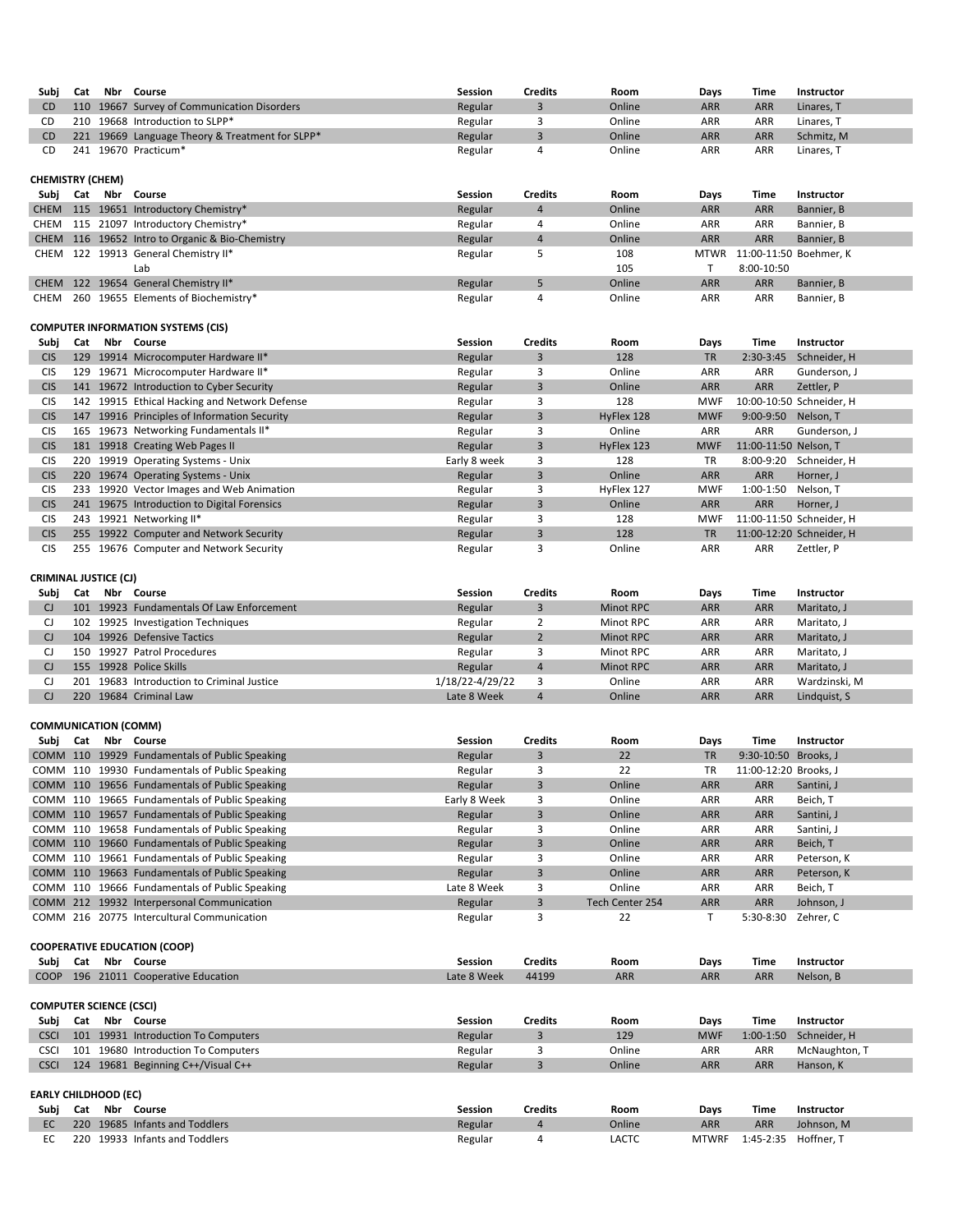| 222 19934 Admin & Leadership in ECE      | Regular | <b>LACTC</b> |              | MTWRF 9:35-10:25 Hoffner, T |            |
|------------------------------------------|---------|--------------|--------------|-----------------------------|------------|
| 233 19686 Pre K Methods and Materials    | Regular | Online       | ARR          | <b>ARR</b>                  | Hoffner, T |
| 236 19935 Social & Emotional Development | Regular | <b>LACTC</b> | <b>MTWRF</b> | 8:40-9:30 Hoffner, T        |            |
| 236 19688 Social & Emotional Development | Regular | Online       | <b>ARR</b>   | <b>ARR</b>                  | Johnson, M |
| 297 19937 Early Childhood Internship     | Regular | <b>ARR</b>   | <b>ARR</b>   | <b>ARR</b>                  | Hoffner, T |

| Subj        | Cat | Nbr | Course                                      | <b>Session</b> | Credits | Room           | Days       | Time       | <b>Instructor</b>       |
|-------------|-----|-----|---------------------------------------------|----------------|---------|----------------|------------|------------|-------------------------|
| ECON        |     |     | 201 19689 Principles of Microeconomics      | Regular        |         | Online         | <b>ARR</b> | <b>ARR</b> | Bergan, N               |
|             |     |     | ECON 201 20753 Principles of Microeconomics | Regular        |         | Online         | <b>ARR</b> | <b>ARR</b> | Bergan, N               |
| <b>ECON</b> |     |     | 202 19938 Principles Of Macroeconomics      | Regular        |         | <b>IVN 127</b> | <b>MWF</b> |            | 11:00-11:50 Peterson, M |
| ECON        |     |     | 202 19690 Principles Of Macroeconomics      | Regular        |         | Online         | <b>ARR</b> | ARR        | Bergan, N               |
|             |     |     |                                             |                |         |                |            |            |                         |

| Subj        | Nbr<br>Cat<br><b>Course</b>               | Session | Credits | Room   | Davs       | Time       | <b>Instructor</b> |
|-------------|-------------------------------------------|---------|---------|--------|------------|------------|-------------------|
| <b>EDUC</b> | 19691<br>250<br>Introduction to Education | Regular |         | Online | <b>ARR</b> | <b>ARR</b> | Meyer,            |

| Subj | Cat Nbr Course                         | <b>Session</b> | <b>Credits</b> | Room            | <b>Davs</b> | Time                    | Instructor |
|------|----------------------------------------|----------------|----------------|-----------------|-------------|-------------------------|------------|
|      | ELEC 101 19939 AC Analysis/Lab*        | Regular        |                | Tech Center 244 | MWF         | 10:00-11:50 Drury, R    |            |
|      | ELEC 275 19940 Visual System/Graphics* | Early 8 Week   |                | Tech Center 244 |             | MTWR 1:00-1:50 Drury, R |            |
|      | ELEC 282 19942 Technical Simulation*   | Early 8 Week   |                | Tech Center 244 |             | MTWR 3:00-4:30 Drury, R |            |
|      | ELEC 283 19944 Simulator Systems*      | Early 8 Week   |                | Tech Center 244 |             | MTWR 2:00-2:50 Drury, R |            |

| Subj        | Cat | Nbr | <b>Course</b>                       | <b>Session</b> | <b>Credits</b> | Room   | Days         | Time                   | <b>Instructor</b> |
|-------------|-----|-----|-------------------------------------|----------------|----------------|--------|--------------|------------------------|-------------------|
| <b>ENGL</b> | 105 |     | 19947 Technical Communications      | Late 8 Week    | 3              | 21     | <b>MTWRF</b> | $2:00-2:50$            | Waddell, S        |
| ENGL        | 110 |     | 19948 College Composition I         | Regular        | 3              | 21     | <b>TR</b>    | 11:00-12:20 Waddell, S |                   |
| <b>ENGL</b> | 110 |     | 19949 College Composition I         | Regular        | 3              | 21     | <b>MWF</b>   | $1:00 - 1:50$          | Waddell, S        |
| <b>ENGL</b> | 110 |     | 19693 College Composition I         | Regular        | 3              | Online | <b>ARR</b>   | ARR                    | Santini, J        |
| <b>ENGL</b> | 110 |     | 19694 College Composition I         | Early 8 Week   | 3              | Online | <b>ARR</b>   | <b>ARR</b>             | Spaeth, J         |
| <b>ENGL</b> | 120 |     | 19950 College Composition II*       | Regular        | 3              | 22     | <b>MWF</b>   | 10:00-10:50 Brooks, J  |                   |
| <b>ENGL</b> | 120 |     | 19951 College Composition II*       | Regular        | 3              | 22     | <b>MWF</b>   | 11:00-11:50 Brooks, J  |                   |
| ENGL        | 120 |     | 19695 College Composition II*       | Regular        | 3              | Online | <b>ARR</b>   | ARR                    | Santini, J        |
| <b>ENGL</b> | 120 |     | 19699 College Composition II*       | Late 8 Week    | 3              | Online | <b>ARR</b>   | <b>ARR</b>             | Spaeth, J         |
| <b>ENGL</b> | 120 |     | 19696 College Composition II*       | Regular        | 3              | Online | <b>ARR</b>   | <b>ARR</b>             | Paradies, C       |
| <b>ENGL</b> | 120 |     | 19697 College Composition II*       | Regular        | 3              | Online | <b>ARR</b>   | <b>ARR</b>             | Spaeth, J         |
| <b>ENGL</b> | 120 |     | 19698 College Composition II*       | Regular        | 3              | Online | <b>ARR</b>   | <b>ARR</b>             | Paradies, C       |
| <b>ENGL</b> | 125 |     | 19952 Intro To Professional Writing | Regular        | 3              | 22     | <b>TR</b>    | 12:30-1:50             | Brooks, J         |
| <b>ENGL</b> | 223 |     | 19700 Introduction to Novel         | Regular        | 3              | Online | <b>ARR</b>   | <b>ARR</b>             | Santini, J        |
| <b>ENGL</b> | 224 |     | 19953 Introduction to Fiction       | Regular        | $\overline{2}$ | 21     | <b>MF</b>    | 11:00-11:50 Waddell, S |                   |
| ENGL        |     |     | 232 19701 Mythology                 | Late 8 Week    | 3              | Online | <b>ARR</b>   | ARR                    | Santini, J        |
| <b>ENGL</b> | 238 |     | 20496 Children's Literature         | Regular        | 3              | 22     | $\mathsf{R}$ | 5:30-8:30              | Zehrer, C         |

| Subj       | Nbr<br>Cat<br>Course                           | Session | <b>Credits</b> | Room   | Davs | <b>Time</b> | Instructor |
|------------|------------------------------------------------|---------|----------------|--------|------|-------------|------------|
| <b>ETT</b> | 297<br>19707<br><b>Fitness</b><br>/ Internship | Regula  |                | Online | ARR  | <b>ARR</b>  | Riggin,    |
|            |                                                |         |                |        |      |             |            |

|             | <b>HISTORY (HIST)</b> |     |                                           |                |                |        |            |                       |                   |  |  |  |
|-------------|-----------------------|-----|-------------------------------------------|----------------|----------------|--------|------------|-----------------------|-------------------|--|--|--|
| Subj        | Cat                   | Nbr | Course                                    | <b>Session</b> | <b>Credits</b> | Room   | Days       | Time                  | <b>Instructor</b> |  |  |  |
| <b>HIST</b> |                       |     | 102 19973 Western Civilization II         | Regular        |                | 25     | <b>MWF</b> | $9:00 - 9:50$         | Buresh, M         |  |  |  |
| <b>HIST</b> | 103                   |     | 19703 United States to 1877               | Regular        |                | Online | <b>ARR</b> | <b>ARR</b>            | Weber, J          |  |  |  |
| <b>HIST</b> |                       |     | 210 19705 United States Military History  | Early 8 Week   |                | Online | <b>ARR</b> | <b>ARR</b>            | Rodenberger, T    |  |  |  |
| <b>HIST</b> | 220                   |     | 19706 North Dakota History                | Regular        |                | Online | <b>ARR</b> | <b>ARR</b>            | Stotts, J         |  |  |  |
| <b>HIST</b> |                       |     | 221 19975 History Of American Frontier    | Regular        |                | 25     | <b>MWF</b> | 11:00-11:50 Buresh, M |                   |  |  |  |
| <b>HIST</b> |                       |     | 235 19976 United States: Roaring Twenties | Regular        |                | 25     | MWF        | 10:00-10:50 Buresh, M |                   |  |  |  |
| <b>HIST</b> |                       |     | 239 20096 The U.S. and the Vietnam War    | Regular        |                | 25     | TR         | 9:30-10:50 Buresh, M  |                   |  |  |  |

| Subj        | Cat |                | Nbr Course                                           | <b>Session</b>  | <b>Credits</b> | <b>Room</b>       | Days         | Time                 | <b>Instructor</b> |
|-------------|-----|----------------|------------------------------------------------------|-----------------|----------------|-------------------|--------------|----------------------|-------------------|
| <b>HPER</b> |     | 101 19977 Yoga |                                                      | Early 8 Week    |                | 124               | TR           | $2:00 - 2:50$        | Riggin, T         |
| <b>HPER</b> |     |                | 102 20515 Ice Fishing                                | 2/22/22-2/25/22 |                | 33                | <b>TWRF</b>  | 4:00-6:00 Candle, J  |                   |
|             |     |                |                                                      | 2/26/2022       |                |                   |              | 7:00-3:00            |                   |
| <b>HPER</b> |     |                | 102 19978 Shotgun Shooting                           | 4/11/22-5/02/22 |                | DL Shooting Range | <b>MW</b>    | $5:30-7:30$          | Howard, N         |
| <b>HPER</b> |     |                | 102 19989 Weight Training                            | Regular         |                | Weight Room       | <b>ARR</b>   | <b>ARR</b>           | Marshall, J       |
| <b>HPER</b> |     |                | 151 19990 Men's Varsity Baseball                     | Regular         |                | Gym               | <b>MTWRF</b> | <b>ARR</b>           | Lund, J           |
| <b>HPER</b> |     |                | 151 19991 Women's Varsity Softball                   | Regular         |                | Gym               | <b>MTWRF</b> | <b>ARR</b>           | Boehmer, K        |
| <b>HPER</b> |     |                | 165 19992 First Responder                            | Regular         |                | <b>Minot RPC</b>  | <b>MTWRF</b> | <b>ARR</b>           | Maritato, J       |
|             |     |                | Peace Officer Students Only                          |                 |                |                   |              |                      |                   |
| <b>HPER</b> |     |                | 170 19993 Introduction to Exercise Science           | Regular         | 3              | 127               | <b>TR</b>    | 12:30-1:50 Riggin, T |                   |
| <b>HPER</b> |     |                | 205 19994 Physical Education for Elementary Children | Regular         |                | 22                | W            | 5:00-7:00 Ziegler, K |                   |

## **HEALTH, PHYS ED, RECREATION (HPER)**

## **ECONOMICS (ECON)**

# **EDUCATION (EDUC)**

# **FITNESS TRAINER TECHNICIAN (FTT)**

**HISTORY (HIST)**

## **ENGLISH (ENGL)**

## **ELECTRONICS (ELEC)**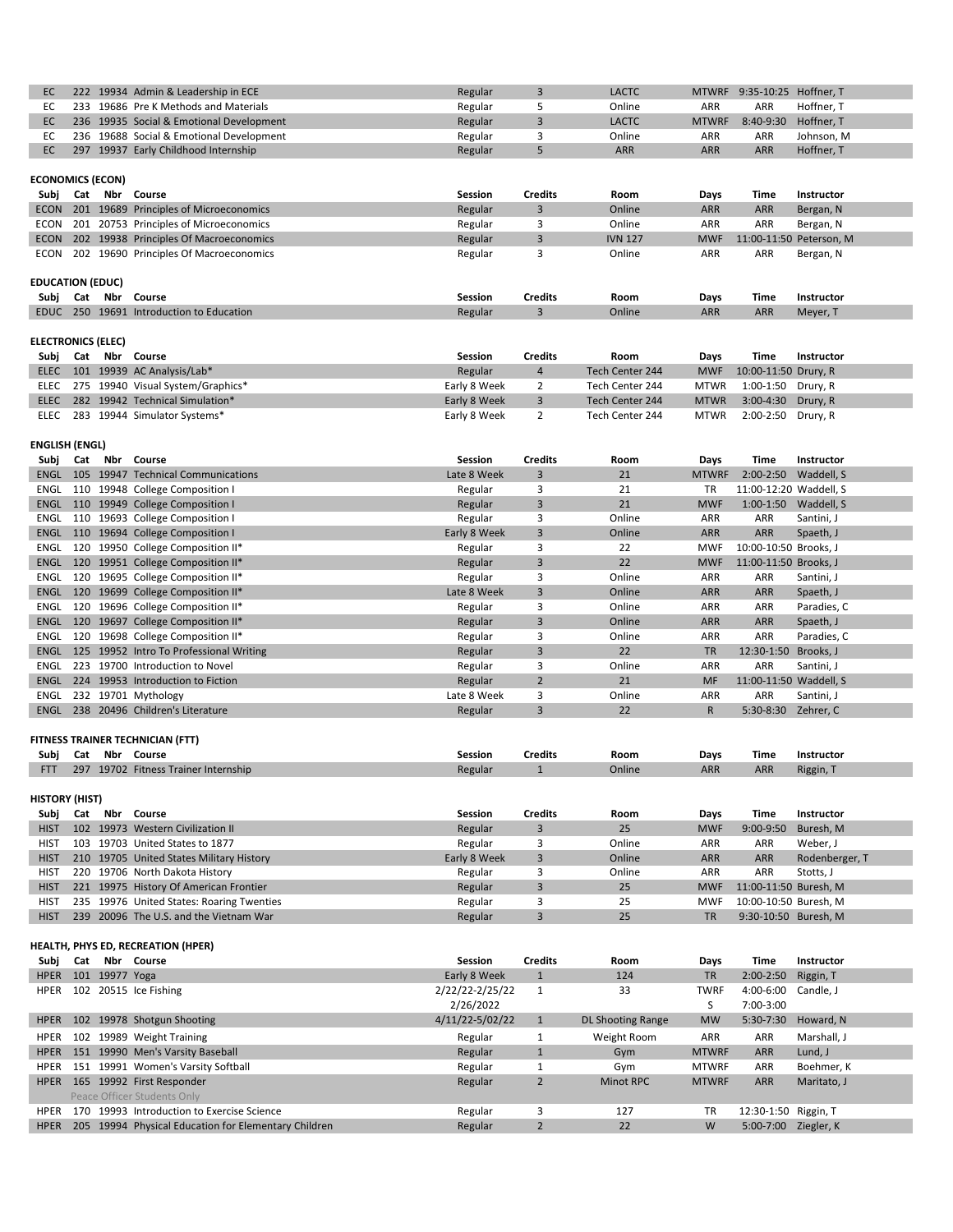| Subj        | Cat | Nbr | <b>Course</b>                         | <b>Session</b> | <b>Credits</b> | Room             | <b>Days</b> | Time        | <b>Instructor</b>              |
|-------------|-----|-----|---------------------------------------|----------------|----------------|------------------|-------------|-------------|--------------------------------|
| MATH        |     |     | 098 21382 Intermediate Algebra        | Regular        | 4              | 101              | <b>TR</b>   |             | 8:00-9:30 Duchscher, A         |
| MATH        |     |     | 100 20002 Applied Mathematics         | Early 8 Week   | 3              | Learning Commons |             |             | MTWRF 11:00-11:50 Duchscher, A |
| <b>MATH</b> |     |     | 103 20003 College Algebra*            | Regular        | 3              | 101              | <b>MWF</b>  |             | 9:00-9:50 Duchscher, A         |
|             |     |     | MATH 103 20004 College Algebra*       | Regular        | 3              | 33               | MWF         |             | 11:00-11:50 Hernandez, K       |
|             |     |     | MATH 103 19715 College Algebra*       | Regular        | 3              | Online           | <b>ARR</b>  | ARR         | Duchscher, A                   |
|             |     |     | MATH 103 19716 College Algebra*       | Regular        | 3              | Online           | <b>ARR</b>  | ARR         | Hernandez, K                   |
|             |     |     | MATH 146 19717 Applied Calculus I*    | Regular        | 3              | Online           | <b>ARR</b>  | ARR         | Duchscher, A                   |
|             |     |     | MATH 165 19718 Calculus I*            | Regular        | 4              | Online           | ARR         | ARR         | Weber, J                       |
|             |     |     | MATH 165 20005 Calculus I*            | Regular        | $\overline{4}$ | 108              | <b>MTWR</b> | $1:00-1:50$ | Hernandez, K                   |
|             |     |     | MATH 210 20006 Elementary Statistics* | Regular        | 3              | 108              | <b>TR</b>   |             | 9:30-10:50 Hernandez, K        |
|             |     |     | MATH 210 20007 Elementary Statistics* | Regular        | 3              | 101              | <b>TR</b>   |             | 9:30-10:50 Duchscher, A        |
|             |     |     | MATH 210 19719 Elementary Statistics* | Regular        | 3              | Online           | <b>ARR</b>  | ARR         | Weber, J                       |
|             |     |     | MATH 210 19720 Elementary Statistics* | Regular        | 3              | Online           | <b>ARR</b>  | ARR         | Hernandez, K                   |

| Subj<br>Nbr<br>Cat<br><b>Course</b>                  | Session | Credits | Room       | Davs       | <b>Time</b> | Instructor     |
|------------------------------------------------------|---------|---------|------------|------------|-------------|----------------|
| 20493<br><b>Vocal Ensemble</b><br><b>MUSC</b><br>155 | Regular |         | <b>ARR</b> | <b>ARR</b> | <b>ARR</b>  | Ruch, Cathleen |

|  | HPER 207 19709 Prevention and Care of Injuries | Regular      | Online    | ARR.         | ARR                   | Riggin, T     |
|--|------------------------------------------------|--------------|-----------|--------------|-----------------------|---------------|
|  | HPER 210 19995 First Aid                       | Regular      | 127       | <b>MW</b>    | $9:00 - 9:50$         | Riggin, T     |
|  | HPER 210 19996 First Aid                       | Regular      | 127       | TR           | 11:00-11:50 Riggin, T |               |
|  | HPER 210 19711 First Aid                       | Early 8 Week | Online    | <b>ARR</b>   | <b>ARR</b>            | Clementich, K |
|  | HPER 218 19712 Personal Trainer Preparation    | Regular      | Online    | ARR          | ARR                   | Riggin, T     |
|  | HPER 225 19997 Fitness Leadership              | Regular      | 124       | <b>MW</b>    | 10:00-10:50 Riggin, T |               |
|  | HPER 265 19998 Physical Training               | Regular      | Minot RPC | <b>MTWRF</b> | <b>ARR</b>            | Maritato, J   |
|  | Peace Officer Students Only                    |              |           |              |                       |               |

| Subi | Cat | Nbr Course                                             | <b>Session</b> | <b>Credits</b> | Room       | <b>Days</b> | Time       | <b>Instructor</b>     |
|------|-----|--------------------------------------------------------|----------------|----------------|------------|-------------|------------|-----------------------|
|      |     | HUMS 211 19999 Integrated Cultural Excursion           | Regular        |                | <b>ARR</b> | <b>ARR</b>  | <b>ARR</b> | Tande, T              |
|      |     | Instructor Approval Required                           |                |                |            |             |            |                       |
|      |     | HUMS 220 20000 Slavic Cultures, Traditions and Customs | Late 8 Week    |                | Online     | <b>ARR</b>  | ARR        | Turayev, O            |
|      |     | HUMS 252 19714 Humanities Survey II                    | Late 8 Week    |                | Online     | <b>ARR</b>  | <b>ARR</b> | Johnson, S            |
|      |     | HUMS 252 20001 Humanities Survey II                    | Regular        |                | 127        | TR          |            | 12:30-1:50 Hubbard, A |

|             | <b>NURSING (NURS)</b> |                   |                                                        |                |                         |                    |              |             |                          |  |  |
|-------------|-----------------------|-------------------|--------------------------------------------------------|----------------|-------------------------|--------------------|--------------|-------------|--------------------------|--|--|
| Subi        |                       |                   | Cat Nbr Course                                         | <b>Session</b> | <b>Credits</b>          | Room               | <b>Days</b>  | <b>Time</b> | <b>Instructor</b>        |  |  |
| <b>NURS</b> |                       |                   | 124 20252 Clinical Practice II                         | Regular        | 3                       | Clinical/Lab       | <b>WF</b>    |             | 7:30-11:50 Williams, E   |  |  |
| <b>NURS</b> |                       |                   | 124 20253 Clinical Practice II Grand Forks             | Regular        | 3                       | Clinical/Lab       | WF           |             | 7:30-11:50 Williams, E   |  |  |
|             |                       |                   | <b>Grand Forks Students</b>                            |                |                         |                    |              |             |                          |  |  |
|             |                       |                   | NURS 124 20254 Clinical Practice II Mayville           | Regular        | 3                       | Clinical/Lab       | WF           |             | 7:30-11:50 Williams, E   |  |  |
|             |                       | Mayville Students |                                                        |                |                         |                    |              |             |                          |  |  |
|             |                       |                   | NURS 127 20255 Medical Surgical Nursing                | Regular        | $\overline{2}$          | <b>IVN</b>         | R            |             | 9:00-10:50 Williams, E   |  |  |
|             |                       |                   | NURS 127 20260 Medical Surgical Nursing                | Regular        | $\overline{2}$          | <b>Grand Forks</b> | $\mathsf{R}$ |             | 9:00-10:50 Williams, E   |  |  |
|             |                       |                   | <b>Grand Forks Students</b>                            |                |                         |                    |              |             |                          |  |  |
|             |                       |                   | NURS 127 20262 Medical Surgical Nursing                | Regular        | $\overline{2}$          | Mayville           | R            |             | 1:00-2:50 Williams, E    |  |  |
|             |                       | Mayville Students |                                                        |                |                         |                    |              |             |                          |  |  |
|             |                       |                   | NURS 145 20263 Maternal Child Nursing                  | Regular        | $\overline{2}$          | <b>IVN</b>         | T.           |             | 9:00-10:50 Lesmeister, K |  |  |
| <b>NURS</b> |                       |                   | 145 20264 Maternal Child Nursing                       | Regular        | $2^{\circ}$             | <b>Grand Forks</b> | T            |             | 9:00-10:50 Lesmeister, K |  |  |
|             |                       |                   | <b>Grand Forks Students</b>                            |                |                         |                    |              |             |                          |  |  |
|             |                       |                   | NURS 145 20265 Maternal Child Nursing                  | Regular        | $\overline{2}$          | Mayville           | $\mathsf T$  | $1:00-2:50$ | Lesmeister, K            |  |  |
|             |                       | Mayville Students |                                                        |                |                         |                    |              |             |                          |  |  |
|             |                       |                   | NURS 201 19721 Nursing Concepts Transition I           | Early 8 Week   | 3                       | Online             | <b>ARR</b>   | <b>ARR</b>  | Brown, K                 |  |  |
|             |                       |                   | NURS 202 19722 Nursing Concepts Transition II          | Late 8 Week    | $\overline{3}$          | Online             | ARR          | <b>ARR</b>  | Brown, K                 |  |  |
| <b>NURS</b> |                       |                   | 203 20266 Nursing Practice Transitions                 | Regular        | 3                       | Clinical/Lab       | <b>ARR</b>   | <b>ARR</b>  | Haugland, B              |  |  |
| <b>NURS</b> |                       |                   | 228 20268 Alterations in Health II                     | Regular        | $\overline{\mathbf{4}}$ | <b>IVN</b>         | <b>MW</b>    |             | 9:00-10:50 Anderson, A   |  |  |
| <b>NURS</b> |                       |                   | 228 20270 Alterations in Health II                     | Regular        | 4                       | <b>Grand Forks</b> | <b>MW</b>    |             | 12:00-1:50 Anderson, A   |  |  |
|             |                       |                   | <b>Grand Forks Students</b>                            |                |                         |                    |              |             |                          |  |  |
|             |                       |                   | NURS 228 20271 Alterations in Health II                | Regular        | 4                       | Mayville           | <b>MW</b>    |             | 12:00-1:50 Anderson, A   |  |  |
|             |                       | Mayville Students |                                                        |                |                         |                    |              |             |                          |  |  |
| NURS        |                       |                   | 229 20272 Health Promotion & Psychosocial Nursing      | Regular        | $\overline{2}$          | <b>IVN</b>         | <b>MW</b>    |             | 11:00-11:50 Raasakka, G  |  |  |
|             |                       |                   | NURS 229 20273 Health Promotion & Psychosocial Nursing | Regular        | $2^{\circ}$             | <b>Grand Forks</b> | <b>MW</b>    |             | 2:00-2:50 Raasakka, G    |  |  |
|             |                       |                   | <b>Grand Forks Students</b>                            |                |                         |                    |              |             |                          |  |  |
|             |                       |                   | NURS 229 20275 Health Promotion & Psychosocial Nursing | Regular        | $\overline{2}$          | Mayville           | <b>MW</b>    |             | 2:00-2:50 Raasakka, G    |  |  |
|             |                       | Mayville Students |                                                        |                |                         |                    |              |             |                          |  |  |
|             |                       |                   | NURS 237 20276 Clinical Applications II                | Regular        | 5                       | Tech Center 278    | M            |             | 1:00-3:50 Anderson, A    |  |  |
|             |                       |                   | NURS 237 20277 Clinical Applications II                | Regular        | 5                       | <b>Grand Forks</b> | M            |             | 9:00-11:50 Anderson, A   |  |  |
|             |                       |                   | <b>Grand Forks Students</b>                            |                |                         |                    |              |             |                          |  |  |
|             |                       |                   | NURS 237 20278 Clinical Applications II                | Regular        | 5                       | Mayville           | M            |             | 9:00-11:50 Anderson, A   |  |  |

# **MUSIC (MUSC)**

## **MATHEMATICS (MATH)**

## **HUMANITIES (HUMS)**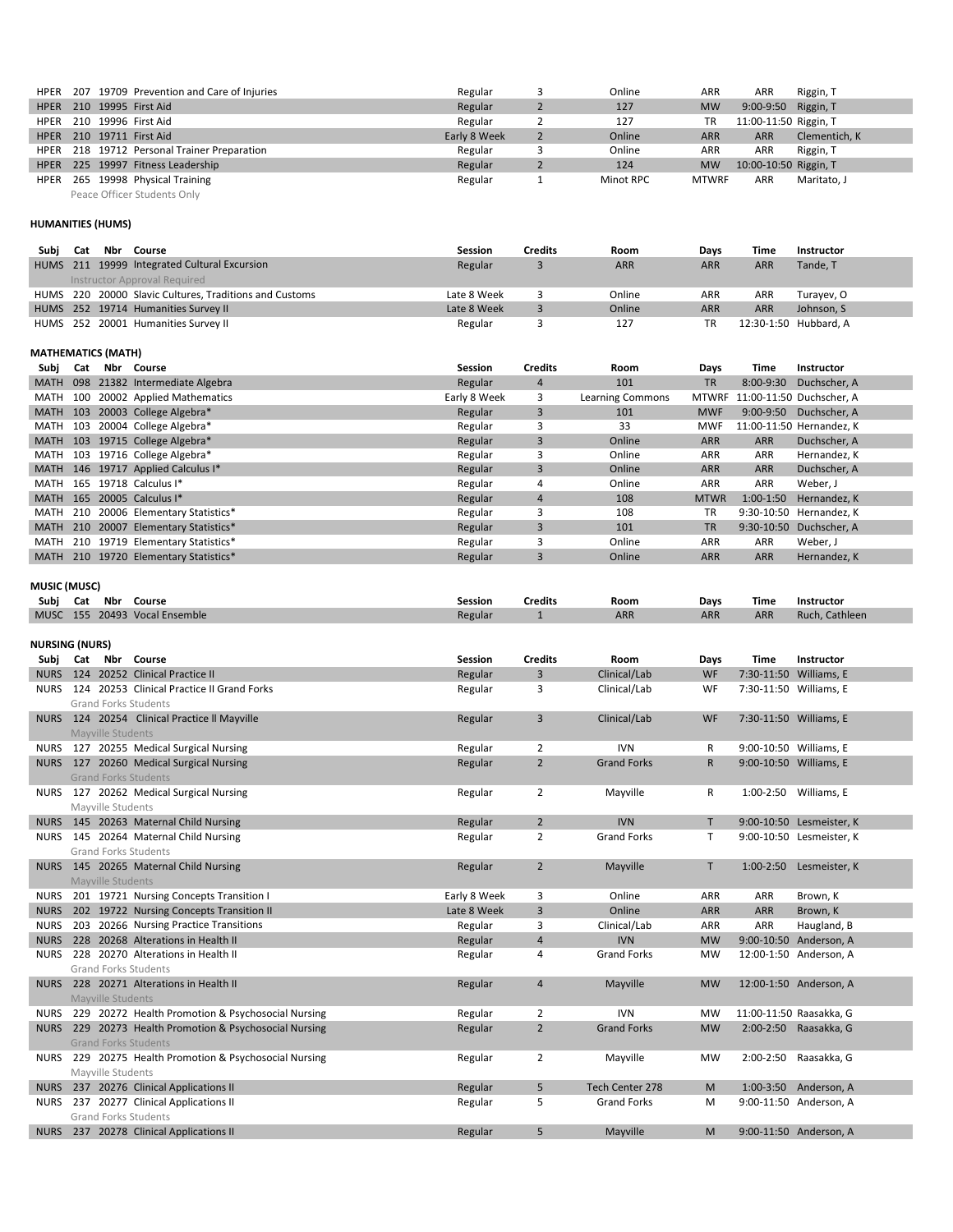| Mayville Students               |  |                   |                                                          |                |                |                            |                 |                            |                      |
|---------------------------------|--|-------------------|----------------------------------------------------------|----------------|----------------|----------------------------|-----------------|----------------------------|----------------------|
| <b>NURS</b>                     |  |                   | 259 20279 Role Transition                                | Regular        | 1              | <b>IVN</b>                 | W               |                            | 1:00-2:50 Solheim, A |
| <b>NURS</b>                     |  |                   | 259 20280 Role Transition<br><b>Grand Forks Students</b> | Regular        | $\mathbf{1}$   | <b>Grand Forks</b>         | W               | 9:00-10:50 Solheim, A      |                      |
| <b>NURS</b>                     |  | Mayville Students | 259 20281 Role Transition                                | Regular        | $\mathbf{1}$   | Mayville                   | W               | 9:00-10:50 Solheim, A      |                      |
| <b>NUTRITION (NUTR)</b>         |  |                   |                                                          |                |                |                            |                 |                            |                      |
| Subj                            |  | Cat Nbr           | Course                                                   | <b>Session</b> | <b>Credits</b> | <b>Room</b>                | Days            | <b>Time</b>                | <b>Instructor</b>    |
|                                 |  |                   | NUTR 240 19723 Principles of Nutrition                   | Regular        | 3              | Online                     | <b>ARR</b>      | <b>ARR</b>                 | Steinhaus, J         |
|                                 |  |                   | NUTR 260 19725 Nutrition Promotion Strategies            | Regular        | $\overline{2}$ | Online                     | <b>ARR</b>      | <b>ARR</b>                 | Steinhaus, J         |
|                                 |  |                   | NUTR 271 19727 Nutrition for the Fitness Specialist II   | Regular        | $\overline{3}$ | Online                     | ARR             | <b>ARR</b>                 | Steinhaus, J         |
| PHILOSOPHY (PHIL)               |  |                   |                                                          |                |                |                            |                 |                            |                      |
|                                 |  |                   | Subj Cat Nbr Course                                      | <b>Session</b> | <b>Credits</b> | Room                       | Days            | <b>Time</b>                | <b>Instructor</b>    |
|                                 |  |                   | PHIL 101 19732 Introduction to Philosophy                | Early 8 Week   | 3              | Online                     | <b>ARR</b>      | <b>ARR</b>                 | Johnson, S           |
| <b>PHARMACOLOGY (PHRM)</b>      |  |                   |                                                          |                |                |                            |                 |                            |                      |
|                                 |  |                   | Subj Cat Nbr Course                                      | Session        | <b>Credits</b> | Room                       | Days            | <b>Time</b>                | Instructor           |
|                                 |  |                   | PHRM 215 19730 Introduction to Pharmacology*             | Regular        | $\overline{3}$ | Online                     | <b>ARR</b>      | <b>ARR</b>                 | Murphy, M            |
|                                 |  |                   | PHRM 215 21555 Introduction to Pharmacology*             | Early 8 Week   | 3              | Online                     | <b>ARR</b>      | ARR                        | Murphy, M            |
|                                 |  |                   |                                                          |                |                |                            |                 |                            |                      |
| <b>PHYSICS (PHYS)</b>           |  |                   |                                                          |                |                |                            |                 |                            |                      |
|                                 |  |                   | Subj Cat Nbr Course                                      | <b>Session</b> | <b>Credits</b> | Room                       | Days            | <b>Time</b>                | Instructor           |
| <b>PHYS</b>                     |  |                   | 212 20009 College Physics II*                            | Regular        | 4              | <b>IVN 123</b>             | <b>TR</b>       | 9:30-10:50 Olson, L        |                      |
|                                 |  |                   |                                                          |                |                | 106                        | M               |                            | 3:00-5:00 Boehmer, K |
| <b>PLANT SCIENCE (PLSC)</b>     |  |                   |                                                          |                |                |                            |                 |                            |                      |
|                                 |  |                   | Cat Nbr Course                                           | <b>Session</b> | <b>Credits</b> | Room                       |                 | <b>Time</b>                | <b>Instructor</b>    |
| Subj                            |  |                   | PLSC 223 20010 Introducton to Weed Science               |                |                |                            | Days            |                            |                      |
|                                 |  |                   |                                                          | Regular        | 4              | <b>Precision Ag Center</b> | <b>MW</b><br>F. | 9:00-9:50<br>8:00-9:50     | Sundeen, P           |
|                                 |  |                   | PLSC 225 19733 Principles of Crop Production             | Regular        | 3              | Online                     | ARR             |                            | ARR Turayev, O       |
|                                 |  |                   | PLSC 235 20011 Field Scouting Techniques                 | Regular        | $\mathbf{3}$   | <b>Precision Ag Center</b> |                 | MWF 10:00-10:50 Turayev, O |                      |
| <b>POLITICAL SCIENCE (POLS)</b> |  |                   |                                                          |                |                |                            |                 |                            |                      |
|                                 |  |                   | Subj Cat Nbr Course                                      | <b>Session</b> | <b>Credits</b> | Room                       | Days            | <b>Time</b>                | Instructor           |
|                                 |  |                   | POLS 115 19735 American Government                       | Regular        | 3              | Online                     | <b>ARR</b>      | ARR                        | Buresh, M            |
| <b>POLS</b>                     |  |                   | 116 20012 State & Local Government                       | Regular        | 3              | 25                         | <b>TR</b>       | 8:00-9:20 Buresh, M        |                      |
|                                 |  |                   | POLS 195 20013 Student Senate                            | Regular        | $\mathbf{1}$   | <b>Colonial Room</b>       | W               | 12:00-12:50 Dunbar, S      |                      |
| <b>PSYCHOLOGY (PSYC)</b>        |  |                   |                                                          |                |                |                            |                 |                            |                      |
|                                 |  |                   | Subj Cat Nbr Course                                      | <b>Session</b> | <b>Credits</b> | Room                       | Days            | <b>Time</b>                | Instructor           |
|                                 |  |                   | PSYC 100 20014 Human Relations In Organizations          | Regular        | 3              | 33                         | <b>MWF</b>      | $2:00-2:50$                | Olson, D             |
|                                 |  |                   | PSYC 111 20015 Introduction To Psychology                | Regular        | 3              | 101                        | <b>TR</b>       | 2:00-3:20                  | Fixen, R             |
|                                 |  |                   | PSYC 111 19736 Introduction To Psychology                | Regular        | $\mathbf{3}$   | Online                     | <b>ARR</b>      | <b>ARR</b>                 | Fixen, R             |
|                                 |  |                   | PSYC 111 19737 Introduction To Psychology                | Regular        | 3              | Online                     | <b>ARR</b>      | ARR                        | Mickelson, R         |
|                                 |  |                   | PSYC 111 19738 Introduction To Psychology                | Early 8 Week   | 3              | Online                     | <b>ARR</b>      | <b>ARR</b>                 | Fixen, R             |
|                                 |  |                   | PSYC 111 19740 Introduction To Psychology                | Regular        | 3              | Online                     | ARR             | ARR                        | Mickelson, R         |
|                                 |  |                   | PSYC 250 20016 Developmental Psychology*                 | Regular        | $\overline{3}$ | 101                        | <b>TR</b>       | 11:00-12:20 Fixen, R       |                      |
|                                 |  |                   | PSYC 250 19742 Developmental Psychology*                 | Regular        | 3              | Online                     | <b>ARR</b>      | ARR                        | Fixen, R             |
|                                 |  |                   | PSYC 250 19743 Developmental Psychology*                 | Late 8 Week    | $\overline{3}$ | Online                     | <b>ARR</b>      | <b>ARR</b>                 | Fixen, R             |
|                                 |  |                   | PSYC 250 20867 Developmental Psychology*                 |                | 3              | Online                     | ARR             | <b>ARR</b>                 |                      |
|                                 |  |                   |                                                          | Regular        |                |                            |                 |                            | Fixen, R             |
| <b>RELIGION (RELS)</b>          |  |                   |                                                          |                |                |                            |                 |                            |                      |
|                                 |  |                   | Subj Cat Nbr Course                                      | <b>Session</b> | <b>Credits</b> | Room                       | Days            | <b>Time</b>                | Instructor           |
| <b>RELS</b>                     |  |                   | 230 20488 New Testament                                  | Regular        | $\mathbf{3}$   | Online                     | <b>ARR</b>      | <b>ARR</b>                 | Dick, B              |

| Subj                       | Cat |     | Nbr Course                          | <b>Session</b> | <b>Credits</b> | Room           | <b>Days</b> | Time                 | <b>Instructor</b> |
|----------------------------|-----|-----|-------------------------------------|----------------|----------------|----------------|-------------|----------------------|-------------------|
| SOC                        |     |     | 110 20017 Introduction to Sociology | Regular        | 3              | <b>IVN 129</b> | <b>MWF</b>  | 11:11-12:01 Olson, D |                   |
| SOC.                       |     |     | 110 19745 Introduction to Sociology | Regular        |                | Online         | ARR.        | ARR                  | Olson, D          |
| SOC                        |     |     | 110 19746 Introduction to Sociology | Regular        | 3              | Online         | <b>ARR</b>  | <b>ARR</b>           | Olson, D          |
| SOC.                       |     |     | 110 19747 Introduction to Sociology | Regular        | 3              | Online         | <b>ARR</b>  | ARR                  | Brown, S          |
| SOC.                       |     |     | 115 19748 Social Problems           | Early 8 Week   | 3              | Online         | <b>ARR</b>  | <b>ARR</b>           | Brown, S          |
| SOC.                       |     |     | 220 19749 The Family                | Regular        |                | Online         | <b>ARR</b>  | <b>ARR</b>           | Olson, D          |
| SOC.                       |     |     | 252 20018 Criminology*              | Regular        | 3              | 33             | TR          | 9:30-10:50 Olson, D  |                   |
| SOC.                       | 253 |     | 20019 Juvenile Delinguency          | Regular        |                | 33             | <b>MWF</b>  | 9:00-9:50 Olson, D   |                   |
| SOC.                       |     |     | 275 20020 Native American Studies   | Regular        | 3              | 33             | TR          | 11:00-12:20 Olson, D |                   |
|                            |     |     |                                     |                |                |                |             |                      |                   |
| <b>SOIL SCIENCE (SOIL)</b> |     |     |                                     |                |                |                |             |                      |                   |
| Subj                       | Cat | Nbr | Course                              | <b>Session</b> | <b>Credits</b> | Room           | Days        | Time                 | <b>Instructor</b> |
| <b>SOIL</b>                | 210 |     | 19751 Introduction to Soil Science  | Regular        |                | Online         | <b>ARR</b>  | <b>ARR</b>           | Turayev, O        |